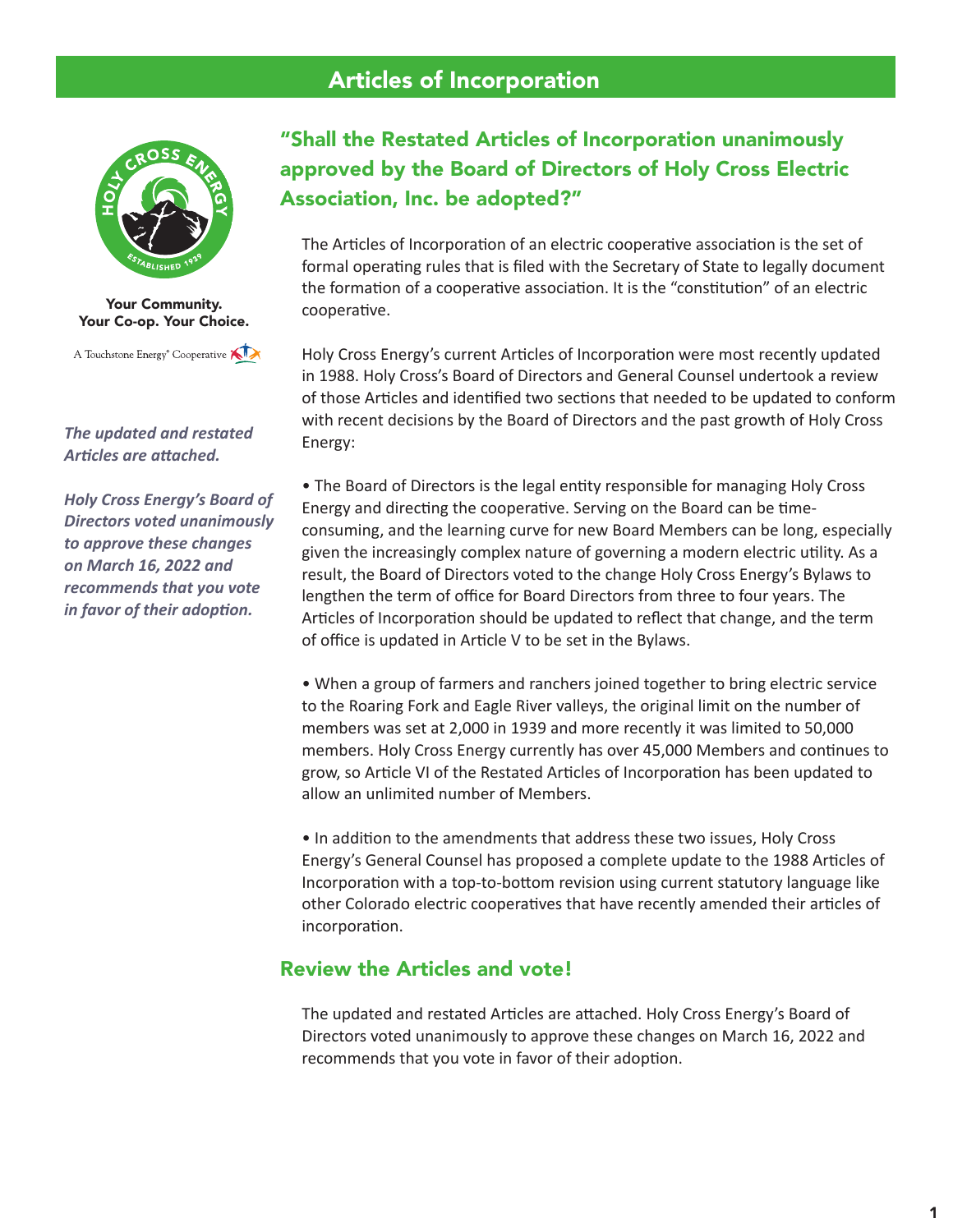#### **ARTICLE I NAME**

### **The name of the Association is HOLY CROSS ELECTRIC ASSOCIATION, INC. The Association has adopted a trade name of HOLY CROSS ENERGY.**

#### **ARTICLE II OBJECTS, PURPOSES, POWERS AND TERM OF EXISTENCE**

The object or objects and purpose or purposes for which the Association was formed are:

(a) To generate, manufacture, purchase, acquire and accumulate energy and communication systems in electric and other forms for its Members and the public generally, including all Persons who may wish to purchase and receive such energy and energy and communication systems and to transmit, distribute, furnish, sell and dispose of such energy and energy and communication systems to its Members and the public generally, and to construct, erect, purchase, lease as lessee and in any manner acquire, own, hold, maintain, operate, sell, dispose of, lease as lessor, exchange and mortgage plants, buildings, works, machinery, supplies, apparatus, equipment and electric transmission and distribution lines and other energy and communication systems necessary, convenient or useful for carrying out and accomplishing any or all of the foregoing purposes; to acquire, own, hold, use, exercise and, to the extent permitted by Law, to sell, mortgage, pledge, hypothecate and in any manner dispose of franchises, rights, privileges, licenses, rights- of-way and easements necessary, useful or appropriate to accomplish any or all of the purposes of the Association;

(b) To purchase, receive, lease as lessee, or in any manner acquire, own, hold, maintain, use, convey, sell, lease as lessor, exchange, mortgage, pledge or otherwise dispose of any and all real and personal property or any interest therein necessary, useful or appropriate to enable the Association to accomplish any or all of its purposes;

(c) To install electrical and other energy appliances, communication and other communication appliances, fixtures, machinery, supplies, apparatus and equipment of any and all kinds and character (including, without limiting the generality of the foregoing) and, in connection therewith and for such purposes, to purchase, acquire, lease, sell, distribute, install and repair electrical and other energy, communications, and plumbing appliances, fixtures, machinery, supplies, apparatus and equipment of any and all kinds and character (including, without limiting the generality of the foregoing, such as are applicable to communication, water supply and sewage disposal) and to receive, acquire, endorse, pledge, guarantee, hypothecate, transfer or otherwise dispose of notes and other evidences of indebtedness and all security therefor;

(d) To borrow money, to make and issue bonds, notes and other evidences of indebtedness, secured or unsecured for moneys borrowed or in payment for property acquired, or for any of the other objects or purposes of the Association; to secure the payment of such bonds, notes or other evidences of indebtedness by mortgage or mortgages, or deed or deeds of trust upon, or by the pledge of or other lien upon, any or all of the property, rights, privileges or permits of the Association wheresoever situated, acquired or to be acquired;

(e) To do and perform, either for itself or its Members or its Patrons, and the public generally, all acts and things, and to have and exercise all powers, as may be necessary or convenient to accomplish all the foregoing purposes or as may be permitted by the statutes under which the Association was formed and as otherwise provided by Law.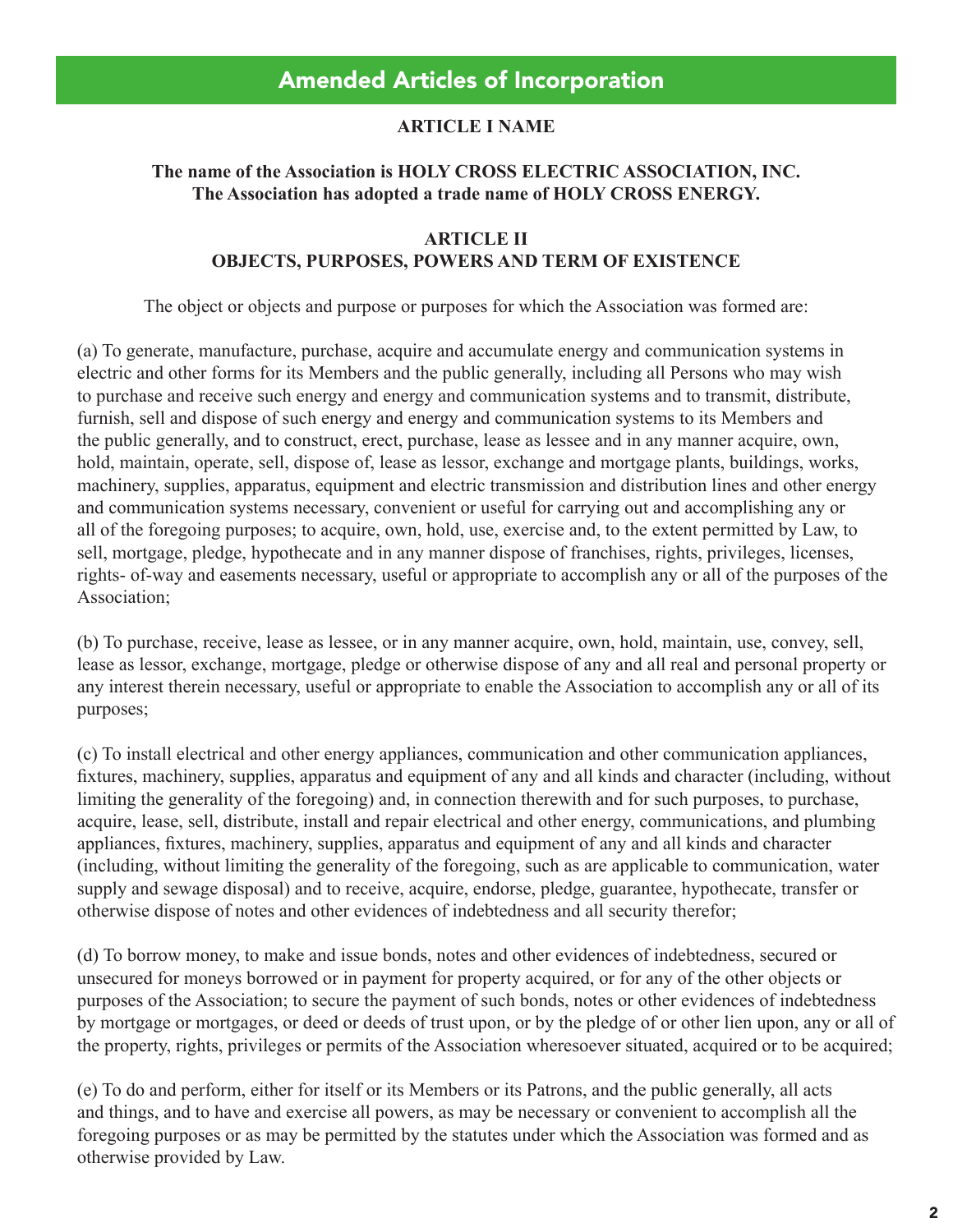The Association as a "cooperative association" shall have all the powers created by Colorado Revised Statutes, Sections 7-55-101 et seq., and amendments thereto and as otherwise provided by Law. The Association as an electric light power company, constructs and operates electric lines and electric plant, and the Association shall have all the powers created in Colorado Revised Statutes, Title 38, Articles 2 and 5, as amended.

The term of existence of the Association shall be perpetual.

If, and to the extent that, a Bylaw conflicts with Law or these Articles of Incorporation, then the Law or these Articles of Incorporation control. "Law" includes applicable:

1) local, state, and federal constitutions, statutes, ordinances, regulations, holdings, rulings, orders, and similar documents or actions, whether legislative, executive, or judicial; and

2) legally binding contracts enforceable by or against the Association, including legally binding contracts between the Association and an Applicant or Member.

### **ARTICLE III DIRECTORS**

### Section 1.

The number of Directors of the Association shall be not less than seven with the precise number prescribed from time to time by the Bylaws of the Association. The business and affairs of the Association shall be managed and controlled by the Board of Directors, the members of which shall be elected by and from the Members of the Association. The Board of Directors shall manage the affairs and business of the Association during their term of office and until their successors shall have been elected and shall have qualified according to Law and the Bylaws of the Association. Proxy or cumulative voting by Members shall be prohibited.

### Section 2.

Directors shall serve for terms as provided by the Bylaws of the Association.

# Section 3.

The Bylaws may make provision for the removal of Directors and the filling of vacancies so created.

### Section 4.

The Bylaws may provide for division of the electric service territory served by the Association into voting districts, and for the election of Directors, directly by such voting districts, or by a body of delegates elected by such voting districts.

# Section 5.

The Bylaws may provide for compensation of Directors.

# Section 6.

The personal liability of a Director may be eliminated or limited as provided in the Bylaws of the Association to the extent permitted by Law. No Director or Officer of the Association shall be personally liable for injury to persons or property arising out of a tort committed by an employee of the Association unless the Director or Officer personally engaged in misconduct causing the injury.

# Section 7.

The Association shall indemnify any individual made a party to a threatened, pending, or completed action, suit, civil, criminal, administrative, or investigative proceeding, whether formal or informal, because such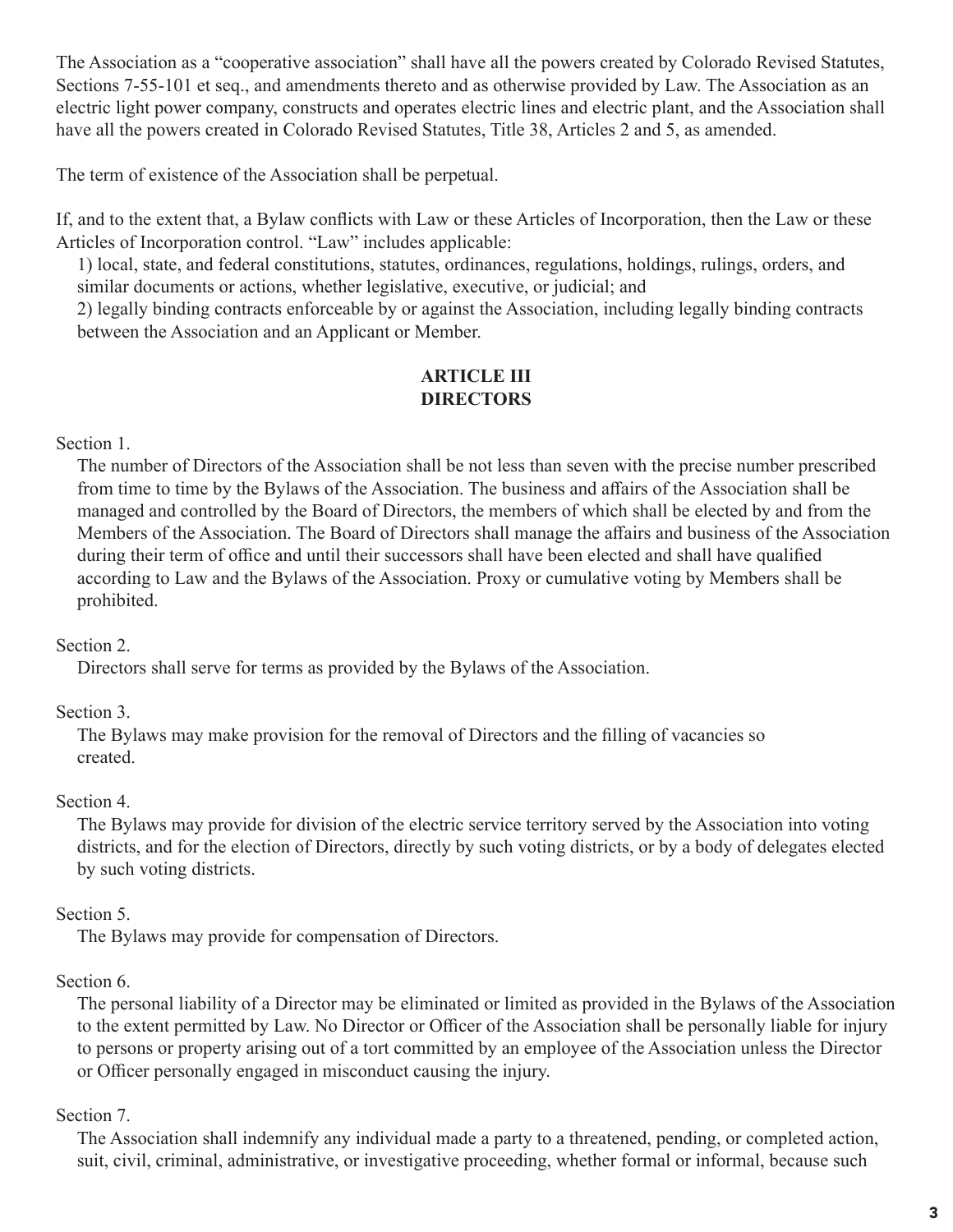individual was or is serving as a Director or Officer. This indemnity extends to a Director or Officer upon a determination by the Board of Directors that the Director or Officer being indemnified acted in good faith and reasonably believed that the Director's or Officer's conduct was in the best interest of the Association.

In a criminal matter, the indemnity extends upon a determination by the Board of Directors that the Director or Officer being indemnified had no reasonable cause to believe that the Director's or Officer's action was unlawful. Indemnity does not extend to a Director or Officer if the Director or Officer is adjudged liable to the Association or is adjudged liable on the basis of having derived an improper personal benefit.

In addition to the indemnity provided to its Directors and Officers, the Association shall advance the costs of defense to a Director or Officer named in a proceeding, provided that the Board of Directors determines that the facts known to the Board do not preclude indemnification and that the Director or Officer furnishes the Association with a written affirmation that the Director or Officer has met the standard of conduct for a Director or Officer required by Law and that the Director or Officer will repay the advance if it is ultimately determined that the Director or Officer did not meet the standard of conduct required by Law.

It is the intent of the provisions of this Section to provide the Directors and Officers of the Association with (a) limitations of liability to the Association and its Members, (b) indemnification, and (c) covenants for the advancement of costs, all to the fullest extent allowed under Law.

### **ARTICLE IV COOPERATIVE OPERATION, MEMBERSHIP AND MEMBERS**

#### Section 1.

The Association shall always be operated on a cooperative non-profit basis for the mutual benefit of its Patrons. No interest or dividends shall be payable by the Association on any capital furnished by its Patrons.

#### Section 2.

The Association shall have an unlimited number of Members and each Member shall have one vote. No Person and no Entity can own more than one Membership in the Association.

### Section 3.

The Association's operations shall be so conducted that all Patrons will, through their patronage, furnish capital for the Association. To induce patronage and to assure that the Association will operate on a non-profit basis, the Association is obligated to account on a patronage basis to all its Patrons for all amounts received and receivable in excess of the sum of (a) operating costs and expenses properly chargeable, and (b) amounts required to offset any losses incurred during the cur- rent or any prior year. All such amounts in excess of operating costs and expenses at the moment of receipt by the Association are received with the understanding that they are furnished by the Patrons as capital. The Association is obligated to assign credits to a capital account for each Patron all such amounts in excess of operating costs and expenses. The books and records of the Association shall be set up and kept in such a manner that at the end of each fiscal year the amount of capital, if any, so furnished by each Patron is clearly reflected and credited in an appropriate record to the capital account of each Patron, and the Association shall within a reasonable time after the close of the fiscal year notify each Patron of the amount of capital so credited to his account. All such amounts credited to the capital account of any Patron shall have the same status as though they had been paid to the Patron in cash in pursuance of a legal obligation to do so and the Patron had then furnished the Association corresponding amounts for capital.

In the event of dissolution or liquidation of the Association, after all outstanding indebtedness of the Association shall have been paid, outstanding capital credits shall be retired without priority on a prorata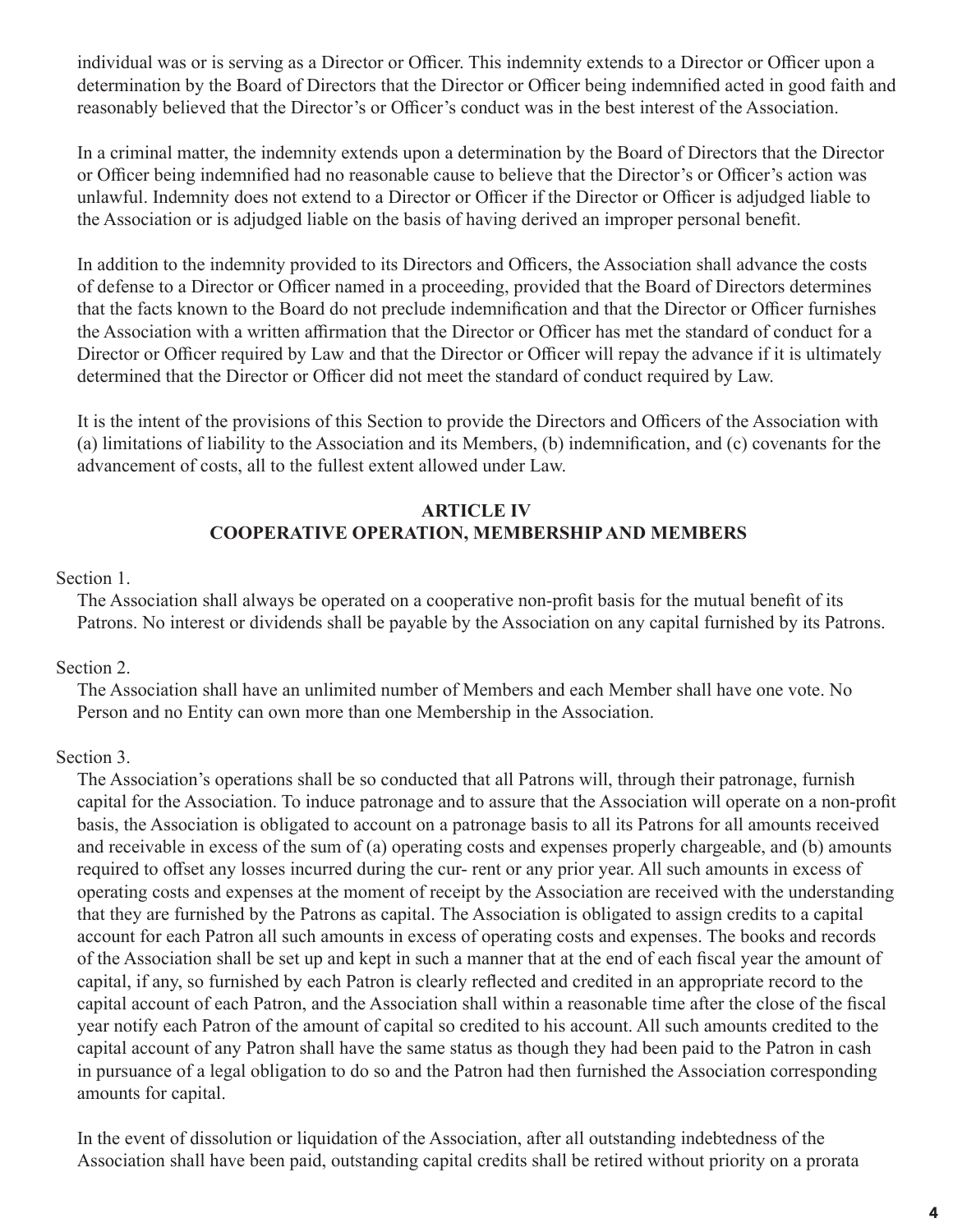basis before any payments are made on account of property rights of Members. At any time prior to dissolution or liquidation, the capital credited to Patrons' accounts may be retired in full or in part in a manner provided by the Bylaws. Capital credited to the account of each Patron shall be assignable only on the books of the Association.

In all cases where a Member or Patron fails to claim any deposits, dividends, capital credits, patronage refunds, or any other property or funds held for the Member or Patron by the Association, after the same have been declared payable to the Member or Patron, the Association may recover and use such property or funds for any purpose authorized by Law; provided, that the Association shall first give notice to such Member or Patron by first class mail at the address shown in the Association's records or by publication in a newspaper of general circulation within the service area of the Association. Such notice may not be given prior to six months after the date such amount is declared payable or the date such amount is paid by the Association by negotiable instrument whichever first occurs.

If such Member or Patron does not claim such amount after the date of mailing or publication of the notice, then such claim shall be extinguished and forever barred.

#### Section 4.

 A "Patron" is any Person or Entity through, or which is furnished energy, commodities, or services by the Association pursuant to agreement between the parties, whether oral or written, express or implied.

A "Person" is any individual or Entity with the capacity to enter legally binding contracts.

An "Entity" includes a domestic or foreign: cooperative; business or nonprofit corporation; sole proprietorship; unincorporated association; limited liability company; partnership; trust; estate; persons having a joint or common economic interest; legal entity; and local, regional, state, federal, or national government, including an agency or division of a government.

Section 5.

In limitation of the above, it is specifically stipulated as follows: Except pursuant to Order by a Court of competent jurisdiction in condemnation or eminent domain proceedings, the Association may not sell or lease all or any substantial portion of its property unless such sale or lease is authorized by a vote of the Members by the affirmative vote of not less than two-thirds of all of the Member of the Association, and unless the notice of such proposed sale or lease shall have been contained in the notice of the balloting as provided in the Bylaws; provided, however: (1) that not withstanding anything herein contained, the Board of the Association, without authorization by the members thereof, shall have full power and authority to authorize the execution and delivery of a mortgage or mortgages or a deed or deeds of trust upon, or the pledging or encumbering of, any or all of the property, assets, rights, privileges, licenses, franchises and permits of the Association, whether acquired or to be acquired, and wherever situated, as well as the revenues and income there- from, all upon such terms and conditions as the Board shall determine, to secure any indebtedness of the Association; and (2) that no exchange of electric facilities in connection with an exchange of service territory, with another utility, shall be deemed to be a "sale or lease" as herein above used.

#### Section 6.

Membership in the Association shall be evidenced by a Membership certificate which shall be in such electronic form and shall contain such provisions as shall be determined by the Board of Directors not contrary to, or inconsistent with, these Articles of Incorporation or the Bylaws of the Association.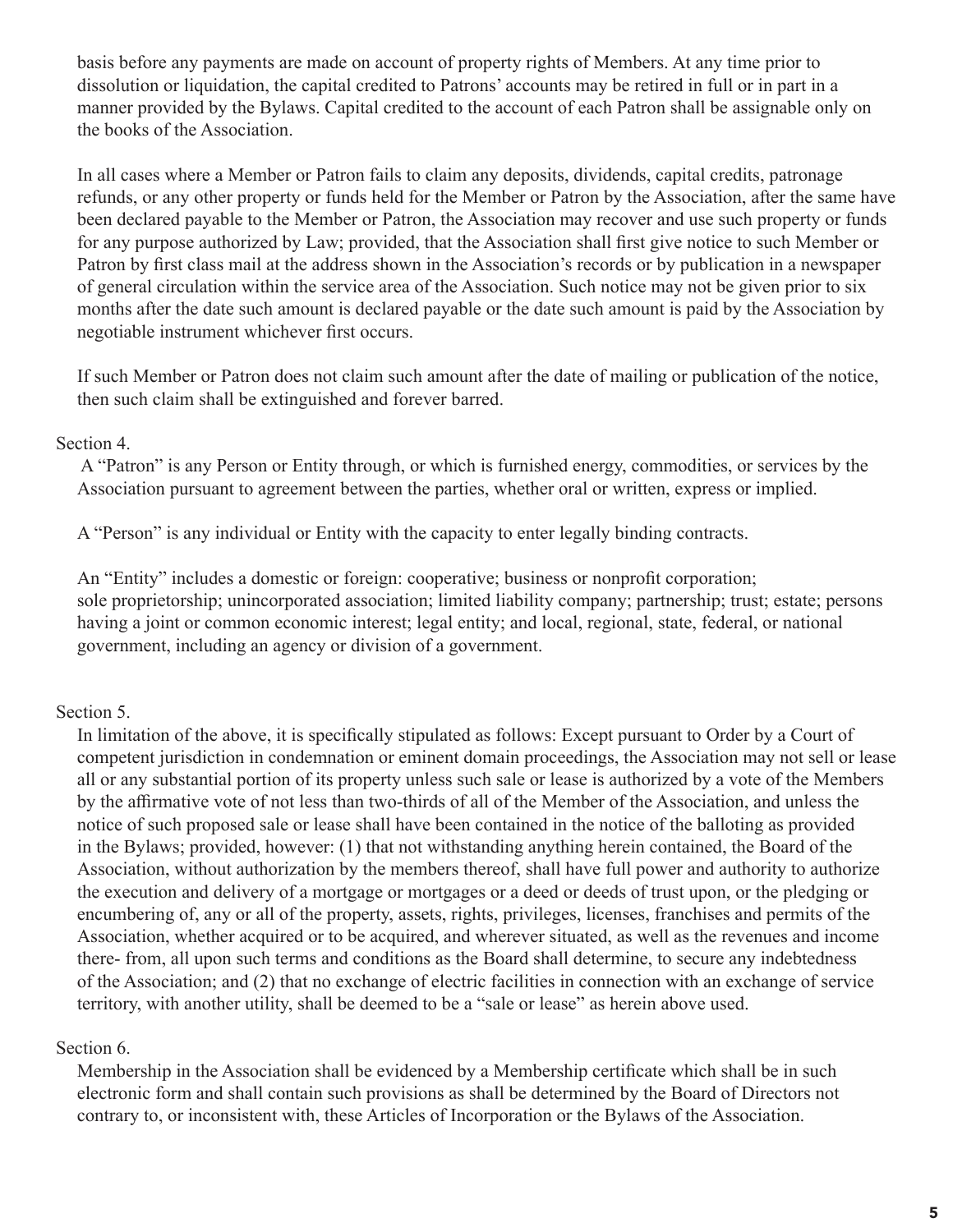#### Section 7.

Any Person may become a Member in the Association by compliance with the requirements of the Bylaws of the Association.

### Section 8.

Each Member and each Patron shall pay all obligations which may from time to time become due and payable by such Member or Patron to the Association as and when the same shall become due and payable as set forth in the Bylaws, tariffs, rules, and regulations.

## Section 9.

The Bylaws may provide for a method of withdrawal of Membership.

# Section 10.

The Bylaws of the Association may define and fix other duties and responsibilities of the Members and prescribe other terms and conditions upon which Members shall be admitted to and retain Membership in the Association, make provisions for annual and special meetings of Members and Directors and notices thereof, provide for methods of voting, quorum requirements, and any other matters relating to the internal organization and management of the Association.

# Section 11.

The private property of the Members of the Association shall not be subject to the payment of, and no Member shall be individually responsible for, debts of the Association.

# **[REMAINDER OF PAGE LEFT BLANK INTENTIONALLY]**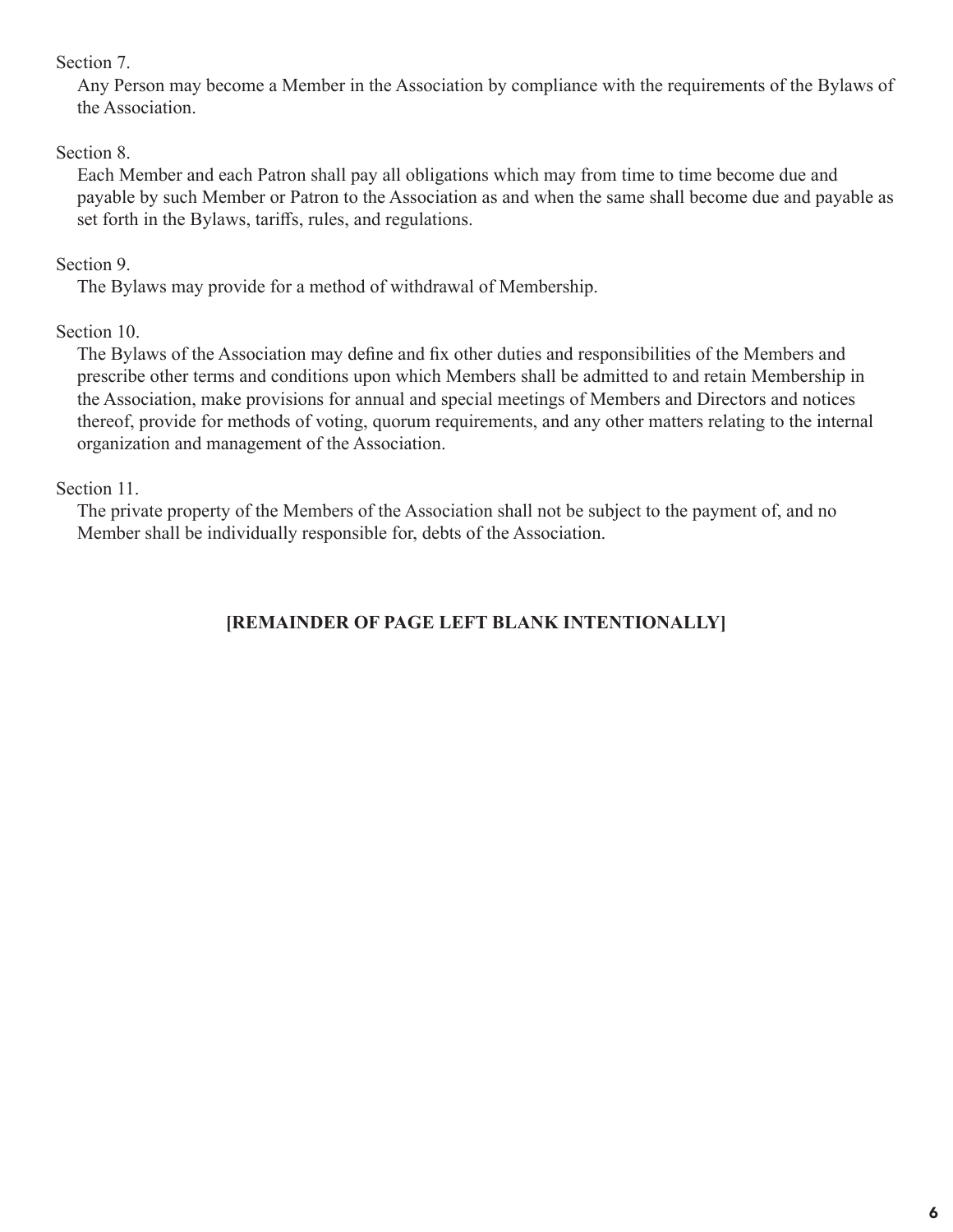#### **CERTIFICATE OF ADOPTION AMENDED AND RESTATED ARTICLES OF INCORPORATION**

Pursuant to Colorado Revised Statutes §7-55-109, the Board of Directors for Holy Cross Electric Association, Inc. (the "Association"), a Colorado cooperative association organized as pursuant to Colorado Revised Statutes §7-55-101 et seq., hereby certifies:

First: That at a meeting of the Board of Directors of the Association held on February 16, 2022, the Directors unanimously approved proposed Amended and Restated Articles of Incorporation and directed such Amended and Restated Articles of Incorporation to be submitted to the Members of the Association for consideration by mail ballot voting with balloting ending on June 2, 2022; and

Second: That notice of the balloting on the proposed Amended and Restated Articles of Incorporation, and member ballots were mailed to each active Member of the Association on May, 2022, more than ten days prior to the ballot receipt deadline; and

Third: That the Amended and Restated Articles of Incorporation was approved by an affirmative vote of a majority of the Members voting by mail, with votes for approval and votes against approval; and

Fourth: That the Amended and Restated Articles of Incorporation as approved by the Board of Directors and adopted by the Members of the Association are attached hereto for filing with the Colorado Secretary of State pursuant to Colorado Revised Statutes §7-90-301 and §7-90-304.5.

I, Robert H. Gardner, Secretary of Holy Cross Electric Association, Inc. do hereby certify that the above is true and correct and that the Restated Articles of Incorporation that was adopted in accordance with the requirements of the law of the State of Colorado and have been signed and executed by the duly elected Authorized Officer of Holy Cross Electric Association, Inc. on this 2nd day of June, 2022.